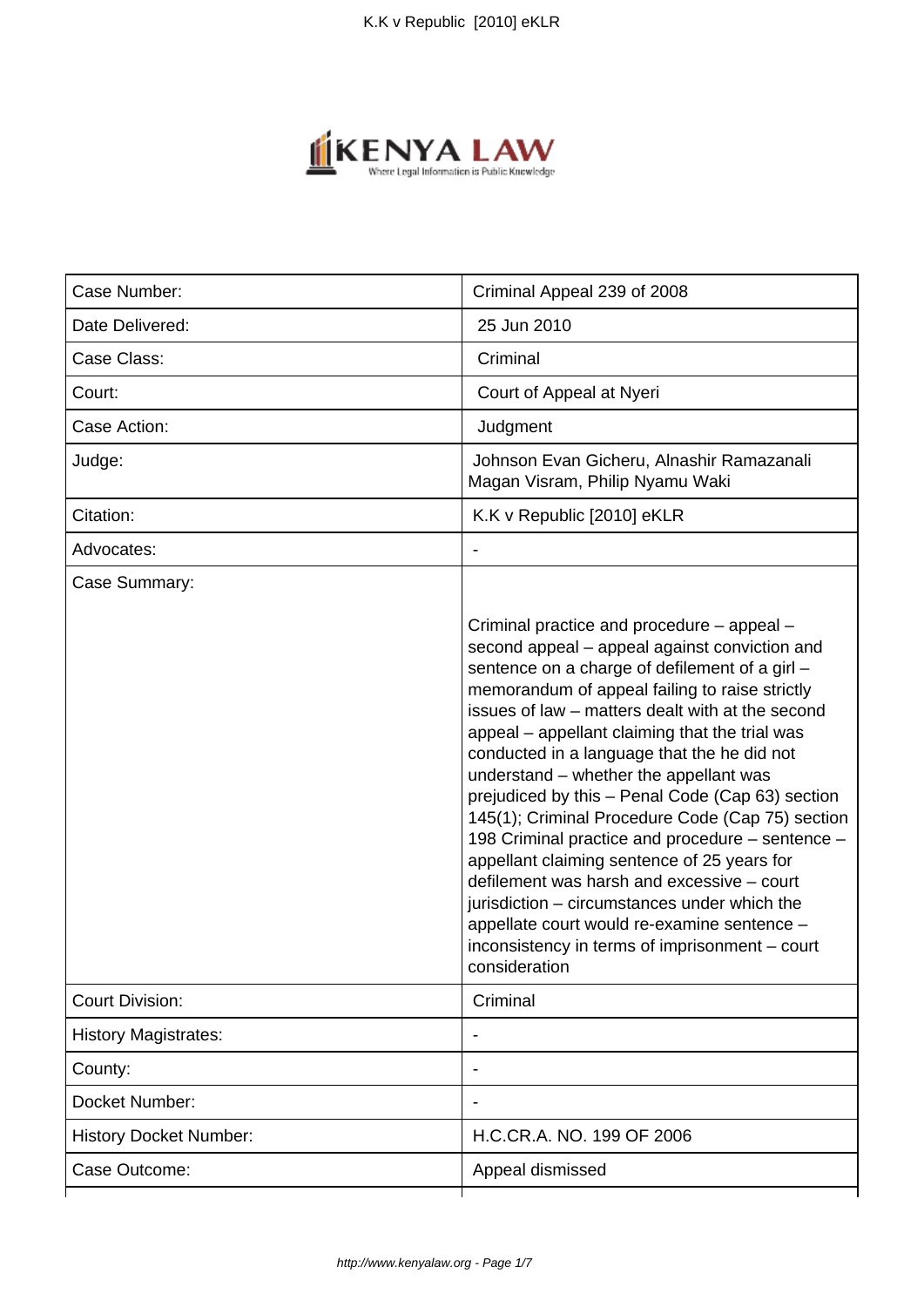| History County:                     | $\,$           |
|-------------------------------------|----------------|
| <b>Representation By Advocates:</b> | $\blacksquare$ |
| Advocates For:                      | -              |
| <b>Advocates Against:</b>           | -              |
| Sum Awarded:                        | ۰              |
|                                     |                |

 The information contained in the above segment is not part of the judicial opinion delivered by the Court. The metadata has been prepared by Kenya Law as a guide in understanding the subject of the judicial opinion. Kenya Law makes no warranties as to the comprehensiveness or accuracy of the information.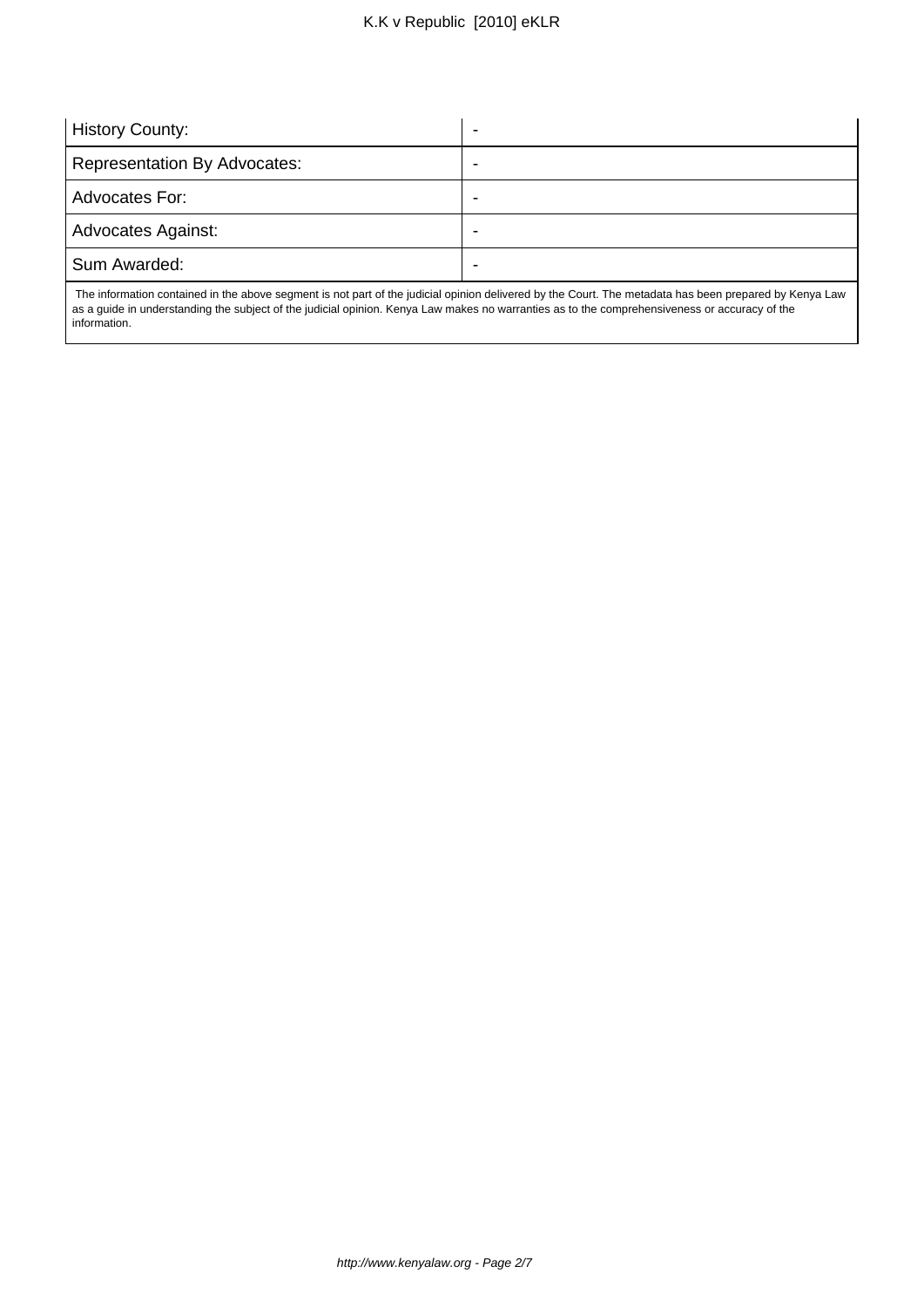| IN THE COURT OF APPEAL OF KENYA<br>AT NYERI                                                                                                                                                                                                                                                                                                                      |
|------------------------------------------------------------------------------------------------------------------------------------------------------------------------------------------------------------------------------------------------------------------------------------------------------------------------------------------------------------------|
| Criminal Appeal 239 of 2008                                                                                                                                                                                                                                                                                                                                      |
|                                                                                                                                                                                                                                                                                                                                                                  |
| <b>BETWEEN</b>                                                                                                                                                                                                                                                                                                                                                   |
|                                                                                                                                                                                                                                                                                                                                                                  |
|                                                                                                                                                                                                                                                                                                                                                                  |
|                                                                                                                                                                                                                                                                                                                                                                  |
|                                                                                                                                                                                                                                                                                                                                                                  |
|                                                                                                                                                                                                                                                                                                                                                                  |
| AND <b>AND</b>                                                                                                                                                                                                                                                                                                                                                   |
|                                                                                                                                                                                                                                                                                                                                                                  |
|                                                                                                                                                                                                                                                                                                                                                                  |
|                                                                                                                                                                                                                                                                                                                                                                  |
|                                                                                                                                                                                                                                                                                                                                                                  |
|                                                                                                                                                                                                                                                                                                                                                                  |
|                                                                                                                                                                                                                                                                                                                                                                  |
|                                                                                                                                                                                                                                                                                                                                                                  |
| (An Appeal from a judgment of the High Court of Kenya at Nyeri (Kasango & Makhandia, JJ.) dated 28 <sup>th</sup> October, 2008                                                                                                                                                                                                                                   |
|                                                                                                                                                                                                                                                                                                                                                                  |
|                                                                                                                                                                                                                                                                                                                                                                  |
| $\mathcal{L}^{\text{max}}_{\text{max}}$ and $\mathcal{L}^{\text{max}}_{\text{max}}$ . The $\mathcal{L}^{\text{max}}_{\text{max}}$                                                                                                                                                                                                                                |
|                                                                                                                                                                                                                                                                                                                                                                  |
|                                                                                                                                                                                                                                                                                                                                                                  |
|                                                                                                                                                                                                                                                                                                                                                                  |
|                                                                                                                                                                                                                                                                                                                                                                  |
| H.C.CR.A. NO. 199 OF 2006)                                                                                                                                                                                                                                                                                                                                       |
|                                                                                                                                                                                                                                                                                                                                                                  |
|                                                                                                                                                                                                                                                                                                                                                                  |
|                                                                                                                                                                                                                                                                                                                                                                  |
|                                                                                                                                                                                                                                                                                                                                                                  |
|                                                                                                                                                                                                                                                                                                                                                                  |
|                                                                                                                                                                                                                                                                                                                                                                  |
|                                                                                                                                                                                                                                                                                                                                                                  |
| JUDGMENT OF THE COURT                                                                                                                                                                                                                                                                                                                                            |
|                                                                                                                                                                                                                                                                                                                                                                  |
|                                                                                                                                                                                                                                                                                                                                                                  |
|                                                                                                                                                                                                                                                                                                                                                                  |
|                                                                                                                                                                                                                                                                                                                                                                  |
|                                                                                                                                                                                                                                                                                                                                                                  |
|                                                                                                                                                                                                                                                                                                                                                                  |
| The United States of the State of the State of the State of the State of the State of the State of the State of the State of the State of the State of the State of the State of the State of the State of the State of the St                                                                                                                                   |
|                                                                                                                                                                                                                                                                                                                                                                  |
|                                                                                                                                                                                                                                                                                                                                                                  |
|                                                                                                                                                                                                                                                                                                                                                                  |
|                                                                                                                                                                                                                                                                                                                                                                  |
| he systember the company of the company of the the the system of the system in the system in the system in the system in the system in the system in the system in the system in the system in the system in the system in the<br>raion or perversion of the exidence, or it is apparent on the evidence that no tribunal, properly directing itself, could have |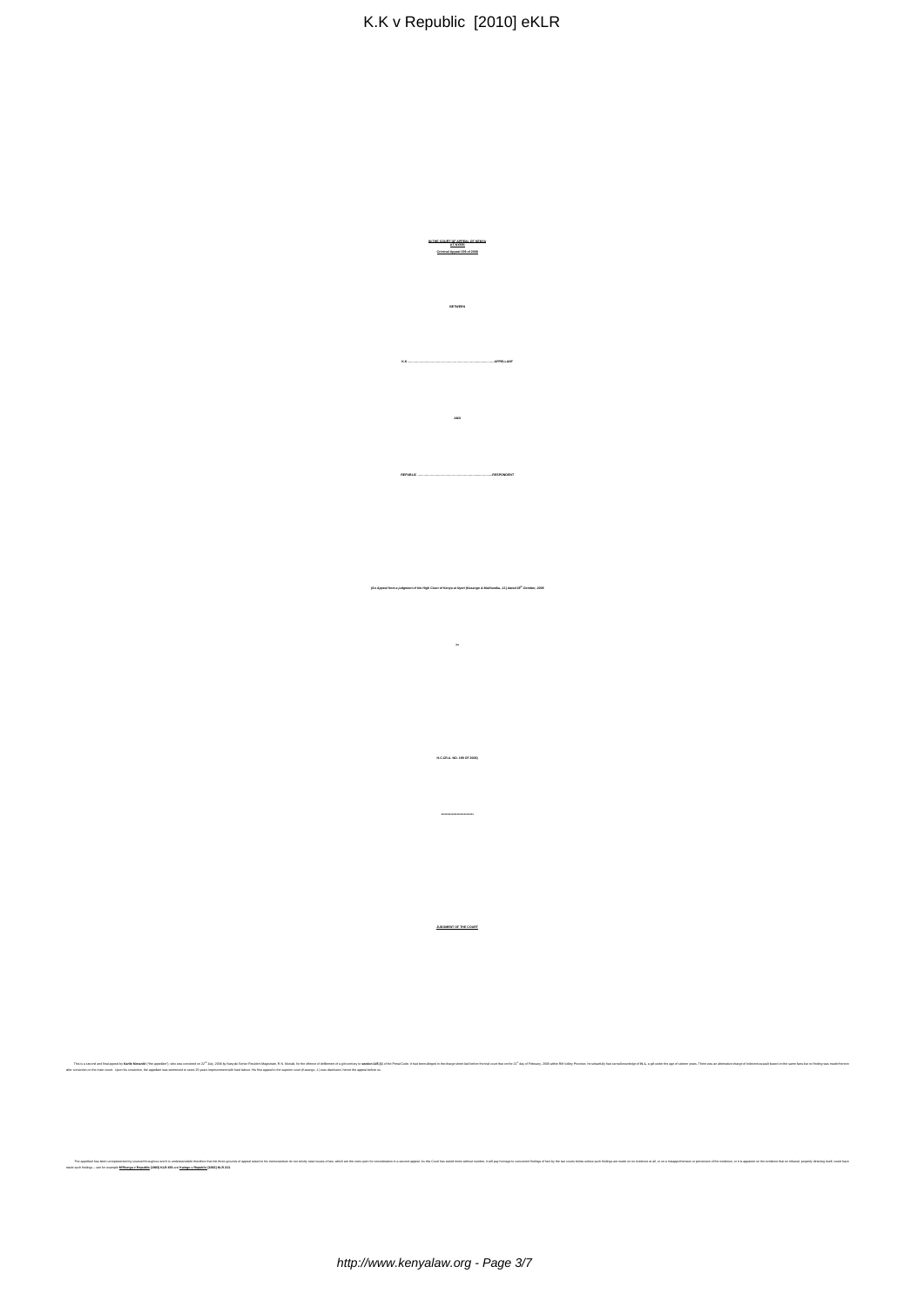| The concentral basis and label by the inconstructure was that he completed MP the completed Party and assemble 2 (2) yare old git affect out assemble 2 (2) yare old gout data the assemble man. The appelant concentral assem<br>appellant told har he would give her acme money is take to her pannit, and offered to escort her. Along the way max some river, the appellant pulled her and islat hore in acts in the basis and her has be assessible. Plus b                                                                                                                                                                                                                                   |  |
|----------------------------------------------------------------------------------------------------------------------------------------------------------------------------------------------------------------------------------------------------------------------------------------------------------------------------------------------------------------------------------------------------------------------------------------------------------------------------------------------------------------------------------------------------------------------------------------------------------------------------------------------------------------------------------------------------|--|
|                                                                                                                                                                                                                                                                                                                                                                                                                                                                                                                                                                                                                                                                                                    |  |
|                                                                                                                                                                                                                                                                                                                                                                                                                                                                                                                                                                                                                                                                                                    |  |
|                                                                                                                                                                                                                                                                                                                                                                                                                                                                                                                                                                                                                                                                                                    |  |
|                                                                                                                                                                                                                                                                                                                                                                                                                                                                                                                                                                                                                                                                                                    |  |
|                                                                                                                                                                                                                                                                                                                                                                                                                                                                                                                                                                                                                                                                                                    |  |
| inset then west home and reported the incident to her mother, \$1.(PW1) and her father, \$1.(PW2). They in turn reported the matter at N Police Station where Pc. Plaal Kankeld (PW5) organized for the examination and treats<br>insert of the compleirant the following day. The medical examination and inselment was conted out by Dr. Walter Keyayas (PNV) at Nanyaki District Hospital. On medical examination the doctor found a whilsth vaginal discharg<br>ined gram positive cocci. It was proof that the complainant had a venereal infection and his opinion was that abe had sexual intercourse. The appellant was arrested on the same day and changed with the offence stated earli |  |
|                                                                                                                                                                                                                                                                                                                                                                                                                                                                                                                                                                                                                                                                                                    |  |
|                                                                                                                                                                                                                                                                                                                                                                                                                                                                                                                                                                                                                                                                                                    |  |
|                                                                                                                                                                                                                                                                                                                                                                                                                                                                                                                                                                                                                                                                                                    |  |
|                                                                                                                                                                                                                                                                                                                                                                                                                                                                                                                                                                                                                                                                                                    |  |
| et was put on his defects he derived for affects in this state particular point of the completent had over lead with him in ,] Reach, He idened for the completed need to the completed from the particular the format puri                                                                                                                                                                                                                                                                                                                                                                                                                                                                        |  |
|                                                                                                                                                                                                                                                                                                                                                                                                                                                                                                                                                                                                                                                                                                    |  |
|                                                                                                                                                                                                                                                                                                                                                                                                                                                                                                                                                                                                                                                                                                    |  |
|                                                                                                                                                                                                                                                                                                                                                                                                                                                                                                                                                                                                                                                                                                    |  |
|                                                                                                                                                                                                                                                                                                                                                                                                                                                                                                                                                                                                                                                                                                    |  |
| a tisi court bly appreciated that them was to eye whean to the collected that the case meand on the rediabilit of the completest and the medical enderous additional different additional method the completes can are the win                                                                                                                                                                                                                                                                                                                                                                                                                                                                     |  |
|                                                                                                                                                                                                                                                                                                                                                                                                                                                                                                                                                                                                                                                                                                    |  |
|                                                                                                                                                                                                                                                                                                                                                                                                                                                                                                                                                                                                                                                                                                    |  |
|                                                                                                                                                                                                                                                                                                                                                                                                                                                                                                                                                                                                                                                                                                    |  |
| The complainant was defiled. She gave a consistent account of what the accused did and how he threatened her if she screamed.                                                                                                                                                                                                                                                                                                                                                                                                                                                                                                                                                                      |  |
|                                                                                                                                                                                                                                                                                                                                                                                                                                                                                                                                                                                                                                                                                                    |  |
|                                                                                                                                                                                                                                                                                                                                                                                                                                                                                                                                                                                                                                                                                                    |  |
|                                                                                                                                                                                                                                                                                                                                                                                                                                                                                                                                                                                                                                                                                                    |  |
|                                                                                                                                                                                                                                                                                                                                                                                                                                                                                                                                                                                                                                                                                                    |  |
|                                                                                                                                                                                                                                                                                                                                                                                                                                                                                                                                                                                                                                                                                                    |  |
| ant and cogent. She did not report anyone else had delifed her and insisted twas the accused. I had no nassen to doubt her and i was suited that she was apsailing the irrorit. She knew the accused well. Here endined that w                                                                                                                                                                                                                                                                                                                                                                                                                                                                     |  |
|                                                                                                                                                                                                                                                                                                                                                                                                                                                                                                                                                                                                                                                                                                    |  |
|                                                                                                                                                                                                                                                                                                                                                                                                                                                                                                                                                                                                                                                                                                    |  |
|                                                                                                                                                                                                                                                                                                                                                                                                                                                                                                                                                                                                                                                                                                    |  |
|                                                                                                                                                                                                                                                                                                                                                                                                                                                                                                                                                                                                                                                                                                    |  |
|                                                                                                                                                                                                                                                                                                                                                                                                                                                                                                                                                                                                                                                                                                    |  |
|                                                                                                                                                                                                                                                                                                                                                                                                                                                                                                                                                                                                                                                                                                    |  |
|                                                                                                                                                                                                                                                                                                                                                                                                                                                                                                                                                                                                                                                                                                    |  |
|                                                                                                                                                                                                                                                                                                                                                                                                                                                                                                                                                                                                                                                                                                    |  |
|                                                                                                                                                                                                                                                                                                                                                                                                                                                                                                                                                                                                                                                                                                    |  |
|                                                                                                                                                                                                                                                                                                                                                                                                                                                                                                                                                                                                                                                                                                    |  |
| ted the completes it evidence and the medical evidence as supportive of it, thus rendering the appellant's defence false and useless.                                                                                                                                                                                                                                                                                                                                                                                                                                                                                                                                                              |  |
|                                                                                                                                                                                                                                                                                                                                                                                                                                                                                                                                                                                                                                                                                                    |  |
|                                                                                                                                                                                                                                                                                                                                                                                                                                                                                                                                                                                                                                                                                                    |  |
|                                                                                                                                                                                                                                                                                                                                                                                                                                                                                                                                                                                                                                                                                                    |  |
|                                                                                                                                                                                                                                                                                                                                                                                                                                                                                                                                                                                                                                                                                                    |  |
| As stated end and a state of a state of the layer and the synalistic in the mail is main and a state in the state of the state of a state of the state of the state of the state of the state of mail is and a state of a stat<br>the Criminal Procedure code.                                                                                                                                                                                                                                                                                                                                                                                                                                     |  |
|                                                                                                                                                                                                                                                                                                                                                                                                                                                                                                                                                                                                                                                                                                    |  |
|                                                                                                                                                                                                                                                                                                                                                                                                                                                                                                                                                                                                                                                                                                    |  |
|                                                                                                                                                                                                                                                                                                                                                                                                                                                                                                                                                                                                                                                                                                    |  |
|                                                                                                                                                                                                                                                                                                                                                                                                                                                                                                                                                                                                                                                                                                    |  |
| We have associated contract content that content that is the control that the content in the papa and the the appart into a papart in appart in the papart is controlly in compute that the map papart is the the transition i                                                                                                                                                                                                                                                                                                                                                                                                                                                                     |  |
| title Bacthes was the origy fine in the traft in The moond in Cearc technical contents of any Paper in Paper in itemperation in interpret in Massai language, one Margange in Addition to the control charge and local charged                                                                                                                                                                                                                                                                                                                                                                                                                                                                     |  |
|                                                                                                                                                                                                                                                                                                                                                                                                                                                                                                                                                                                                                                                                                                    |  |
|                                                                                                                                                                                                                                                                                                                                                                                                                                                                                                                                                                                                                                                                                                    |  |
|                                                                                                                                                                                                                                                                                                                                                                                                                                                                                                                                                                                                                                                                                                    |  |
|                                                                                                                                                                                                                                                                                                                                                                                                                                                                                                                                                                                                                                                                                                    |  |
| Finally the appellant asked this Court to look at the issue of sentence which in his view was hands and excessive. On the other hand learned Principal State Course! Mr. Knigsi submitted that it was a lawful sentence which                                                                                                                                                                                                                                                                                                                                                                                                                                                                      |  |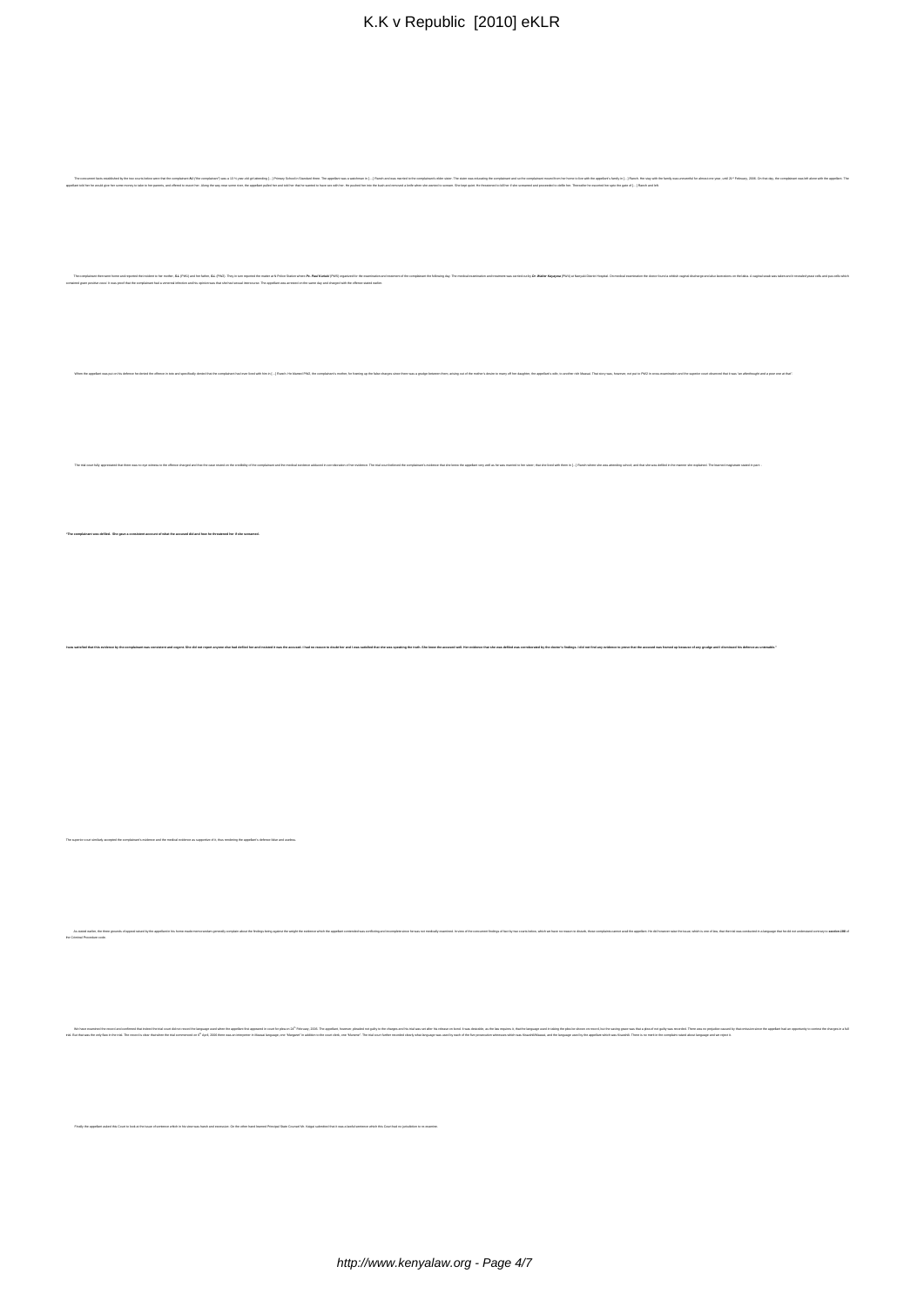| K.K v Republic [2010] eKLR                                                                                                                                                                                                                                                                                                                   |  |  |  |  |
|----------------------------------------------------------------------------------------------------------------------------------------------------------------------------------------------------------------------------------------------------------------------------------------------------------------------------------------------|--|--|--|--|
|                                                                                                                                                                                                                                                                                                                                              |  |  |  |  |
|                                                                                                                                                                                                                                                                                                                                              |  |  |  |  |
|                                                                                                                                                                                                                                                                                                                                              |  |  |  |  |
|                                                                                                                                                                                                                                                                                                                                              |  |  |  |  |
| tine a bwlul sentence on the complaint of an appellant that it was harsh and exce<br>alve. That is the import of aw<br>ian 36f (f) (a) of the Criminal Procedure Code which declares sentence a matter of fact. Nevertheless, where the legality of the sentence is open to challenge this court will have the jurisd<br>(b) of the same se- |  |  |  |  |
|                                                                                                                                                                                                                                                                                                                                              |  |  |  |  |
|                                                                                                                                                                                                                                                                                                                                              |  |  |  |  |
|                                                                                                                                                                                                                                                                                                                                              |  |  |  |  |
| fore this Court in the case of Ened Michael Beancy Resubilic, Criminal Appeal No. 1302007 (ur) where the appealant was charged under similar provisions of the Penal Code for defiling a child girl under the age of 16 years.                                                                                                               |  |  |  |  |
|                                                                                                                                                                                                                                                                                                                                              |  |  |  |  |
|                                                                                                                                                                                                                                                                                                                                              |  |  |  |  |
| dmum sentence of life imprisor<br>e for hard labour) provided for committing the offence                                                                                                                                                                                                                                                     |  |  |  |  |
|                                                                                                                                                                                                                                                                                                                                              |  |  |  |  |
|                                                                                                                                                                                                                                                                                                                                              |  |  |  |  |
|                                                                                                                                                                                                                                                                                                                                              |  |  |  |  |
|                                                                                                                                                                                                                                                                                                                                              |  |  |  |  |
| with a child aged ele<br>en years or less shall upon conviction be sente                                                                                                                                                                                                                                                                     |  |  |  |  |
|                                                                                                                                                                                                                                                                                                                                              |  |  |  |  |
|                                                                                                                                                                                                                                                                                                                                              |  |  |  |  |
|                                                                                                                                                                                                                                                                                                                                              |  |  |  |  |
|                                                                                                                                                                                                                                                                                                                                              |  |  |  |  |
| inimum sentence. That must logically be so since the succeeding subsections (3) and (4) which provide for punishment fo<br>ishment under section 8(2) of the Act to be other than life imprisonment. Those provisions would be co                                                                                                            |  |  |  |  |
|                                                                                                                                                                                                                                                                                                                                              |  |  |  |  |
|                                                                                                                                                                                                                                                                                                                                              |  |  |  |  |
|                                                                                                                                                                                                                                                                                                                                              |  |  |  |  |
|                                                                                                                                                                                                                                                                                                                                              |  |  |  |  |
| .<br>Itsel one year before the Sesual Offences Act 2006 came into force. The law governing the offence was in section 145(1) of the Penal Code as an                                                                                                                                                                                         |  |  |  |  |
|                                                                                                                                                                                                                                                                                                                                              |  |  |  |  |
|                                                                                                                                                                                                                                                                                                                                              |  |  |  |  |
|                                                                                                                                                                                                                                                                                                                                              |  |  |  |  |
|                                                                                                                                                                                                                                                                                                                                              |  |  |  |  |
| "145. (1) Any person who unlawfully and camally knows any girl under the age of sixteen years is guilty of a felony and is liable to imprisonment with hard labour for life."                                                                                                                                                                |  |  |  |  |
|                                                                                                                                                                                                                                                                                                                                              |  |  |  |  |
|                                                                                                                                                                                                                                                                                                                                              |  |  |  |  |
|                                                                                                                                                                                                                                                                                                                                              |  |  |  |  |
|                                                                                                                                                                                                                                                                                                                                              |  |  |  |  |
| The difference between the original section and the amendment is that the age of the givess increased for 15 45 and the asetion area into asset for the parameters in the asset of the parameter provided to the parameter pro                                                                                                               |  |  |  |  |
|                                                                                                                                                                                                                                                                                                                                              |  |  |  |  |
|                                                                                                                                                                                                                                                                                                                                              |  |  |  |  |
|                                                                                                                                                                                                                                                                                                                                              |  |  |  |  |
|                                                                                                                                                                                                                                                                                                                                              |  |  |  |  |
|                                                                                                                                                                                                                                                                                                                                              |  |  |  |  |
| gal debate in various jurisdictions relating to "life imprisonment" and "minimum sentences" and noting the diversity in their application, the Court continued:                                                                                                                                                                              |  |  |  |  |
|                                                                                                                                                                                                                                                                                                                                              |  |  |  |  |
|                                                                                                                                                                                                                                                                                                                                              |  |  |  |  |
| ht as a man line in the man the man in the man man man in the man deal of the man of the man man man in the man man in the man in the man in the man in the man in the man in the man in the man in the man in the man in the<br>nt in this case to                                                                                          |  |  |  |  |
|                                                                                                                                                                                                                                                                                                                                              |  |  |  |  |
|                                                                                                                                                                                                                                                                                                                                              |  |  |  |  |
|                                                                                                                                                                                                                                                                                                                                              |  |  |  |  |
|                                                                                                                                                                                                                                                                                                                                              |  |  |  |  |
|                                                                                                                                                                                                                                                                                                                                              |  |  |  |  |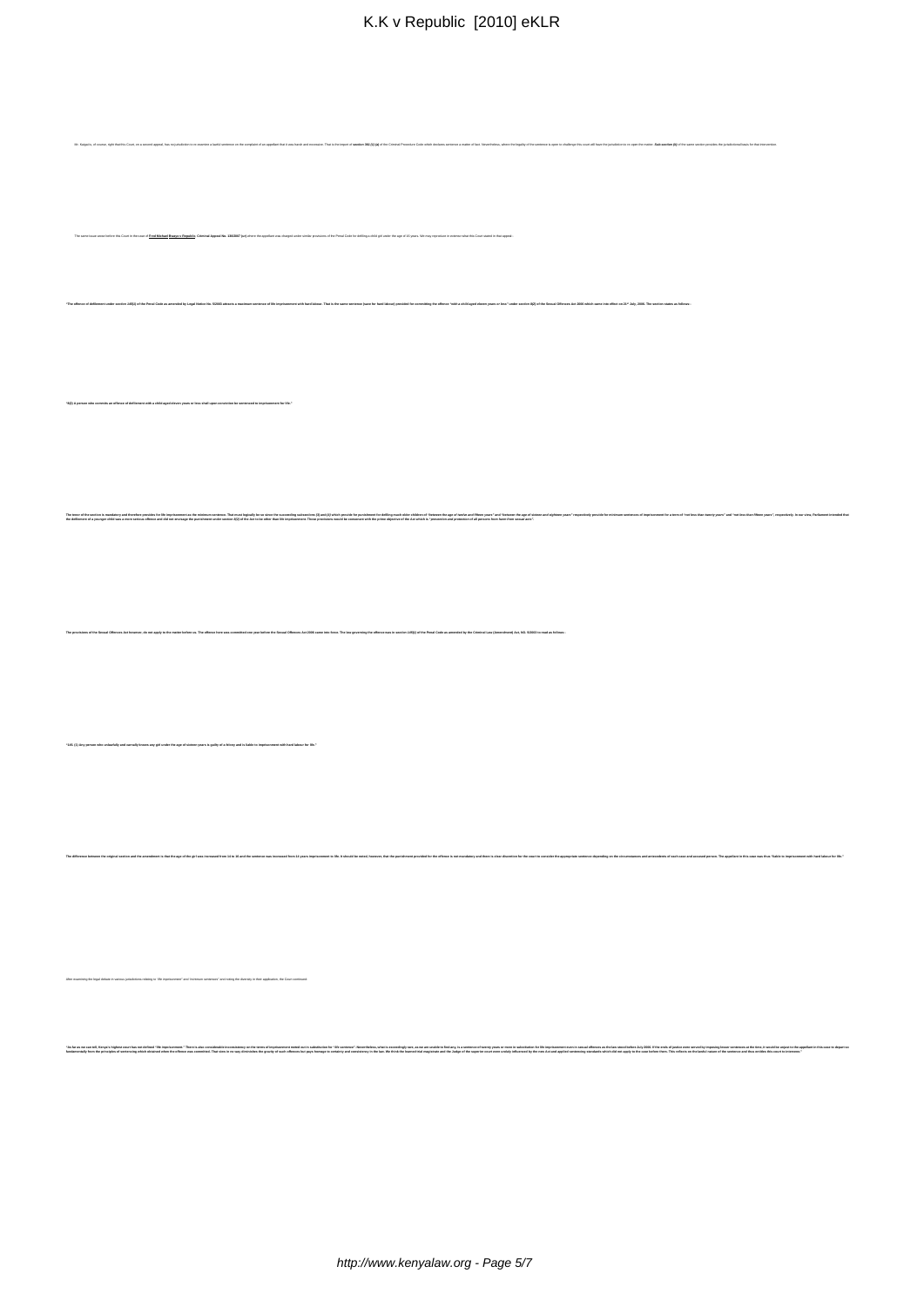K.K v Republic [2010] eKLR

| We respectively adopt that reasoning in this case with the mesul that we interfere with the ascensor of "25 years with hot lastoci which was imposed on the appeliant, and order that it be and is hereby set asids. We subst |  |  |
|-------------------------------------------------------------------------------------------------------------------------------------------------------------------------------------------------------------------------------|--|--|
|                                                                                                                                                                                                                               |  |  |
|                                                                                                                                                                                                                               |  |  |
| Orders accordingly                                                                                                                                                                                                            |  |  |
|                                                                                                                                                                                                                               |  |  |
|                                                                                                                                                                                                                               |  |  |
| ted and delivered at Nyeri this 25 <sup>th</sup> day of June, 2010.                                                                                                                                                           |  |  |
|                                                                                                                                                                                                                               |  |  |
|                                                                                                                                                                                                                               |  |  |
| J.E. GIOVERU                                                                                                                                                                                                                  |  |  |
|                                                                                                                                                                                                                               |  |  |
|                                                                                                                                                                                                                               |  |  |
|                                                                                                                                                                                                                               |  |  |
| CHIEF JUSTICE                                                                                                                                                                                                                 |  |  |
|                                                                                                                                                                                                                               |  |  |
|                                                                                                                                                                                                                               |  |  |
|                                                                                                                                                                                                                               |  |  |
| P.N. WAND                                                                                                                                                                                                                     |  |  |
|                                                                                                                                                                                                                               |  |  |
|                                                                                                                                                                                                                               |  |  |
|                                                                                                                                                                                                                               |  |  |
| JUDGE OF APPEAL                                                                                                                                                                                                               |  |  |
|                                                                                                                                                                                                                               |  |  |
|                                                                                                                                                                                                                               |  |  |
|                                                                                                                                                                                                                               |  |  |
|                                                                                                                                                                                                                               |  |  |
| ALNASHIR VISRAM                                                                                                                                                                                                               |  |  |
|                                                                                                                                                                                                                               |  |  |
|                                                                                                                                                                                                                               |  |  |
|                                                                                                                                                                                                                               |  |  |
|                                                                                                                                                                                                                               |  |  |
| JUDGE OF APPEAL                                                                                                                                                                                                               |  |  |
|                                                                                                                                                                                                                               |  |  |